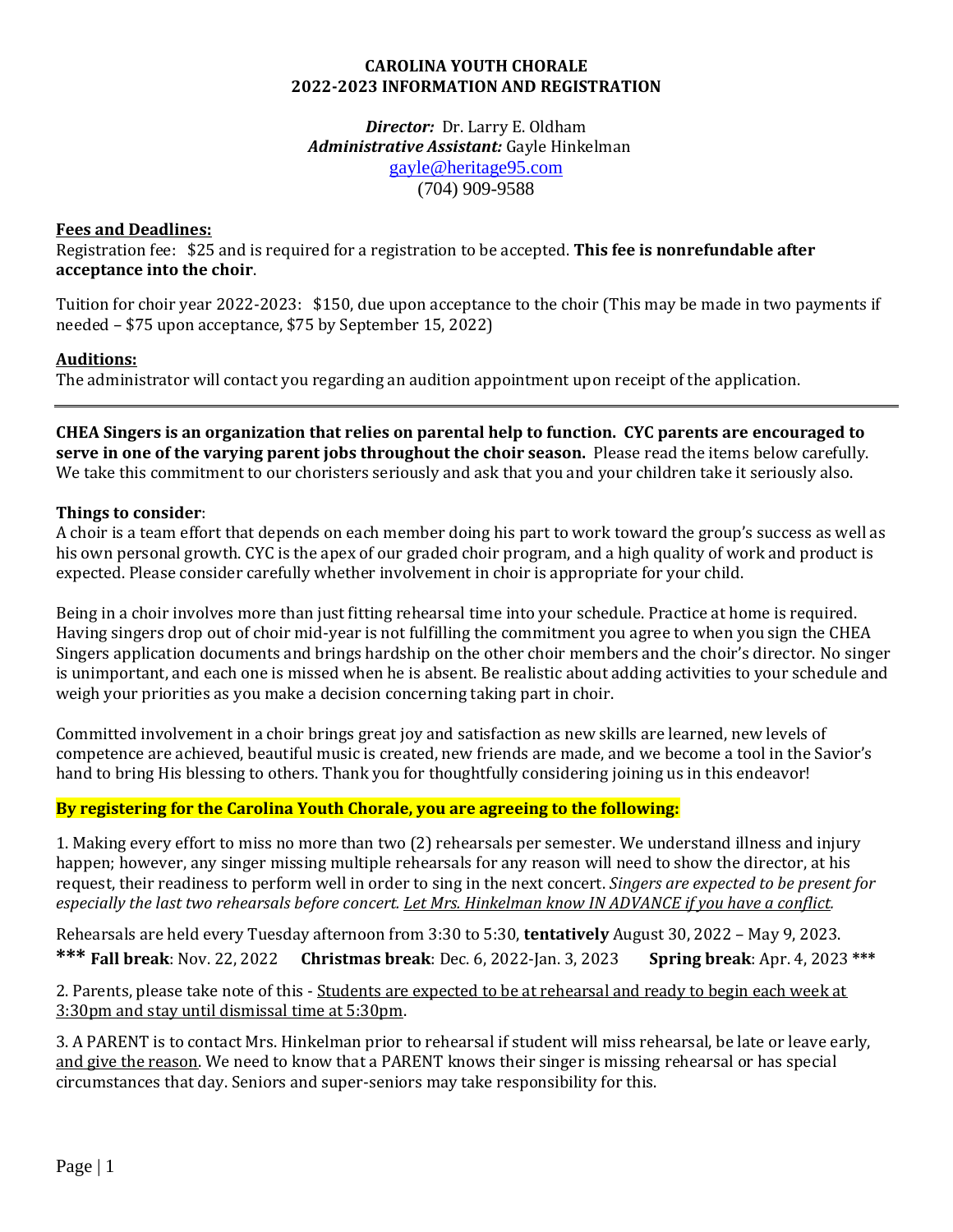4**. Singing in the following performances** (Any conflicts should be discussed with Mrs. Hinkelman/Dr. Oldham): \*Thursday, November 17, 2022 at 7pm - CHEA Singers Combined Choirs Winter Concert \*Tuesday, December 6, 2022 at 7pm – CYC Christmas Concert - TENTATIVE \*Thursday**,** April 27, 2023 at 7pm - CHEA Singers Combined Choirs Spring Concert \*Tuesday, May 9, 2023 at 7pm - CYC Spring Concert - TENTATIVE

5. Attending a workshop TENTATIVELY scheduled for Saturday, August 20, 2022.

6. At least one parent attending the parent meeting to be held during the workshop.

7. Following dress code and all Code of Conduct requirements (see below).

8. Parent agreeing to fulfill at least one job for CYC – whatever is assigned to them from their choices on a parent survey and helping with other needs when they are able. (The exception to this is if you have a weekly job for another CHEA choir.)

9. Parent and Student checking email daily. This is our primary method of communication.

10. Student completing any homework assigned each week.

#### **[CYC Dress Code](http://chea-cyc.org/wp-content/uploads/2013/04/CYCdresscode2013-14.pdf)**

Shorts and skirts should be of modest length, hems to the fingertips a good suggestion. Leggings may be worn with dresses, skirts or tunics that come to the thigh. Tops should be modest, avoiding spaghetti straps, but sleeveless is allowed.

No hats, no underwear showing, no shirts with inappropriate designs or slogans are allowed.

#### **Scholarship Fund Opportunity**:

We invite you to consider giving your support to help other homeschooling children in our community to join CHEA Singers. Although our registration fees are considerably lower in comparison to other choral programs in our area, families with multiple children might consider this something their family cannot do at this time. We do not want to create a hardship for anyone and want to welcome all homeschooling children who qualify for membership. Would you consider donating any amount to help another singer join us this fall?

#### **To register, complete ALL of the following steps:**

1. Read and consider *CHEA Singers Requirements for Participants & Liability Waiver* and *CHEA Singers Code of* **Conduct** found at this link[: https://www.cheaonline.com/choir/CHEA-Singers-Code-of-Conduct-](https://www.cheaonline.com/choir/CHEA-Singers-Code-of-Conduct-Requirements-for-Participation-and-Waivers.pdf)[Requirements-for-Participation-and-Waivers.pdf](https://www.cheaonline.com/choir/CHEA-Singers-Code-of-Conduct-Requirements-for-Participation-and-Waivers.pdf) Sign and return with registration.

2. Print and complete one Student Information form per student. Print one Waiver/Code of Conduct per family (use 2-sided print mode for Waiver/Code of Conduct if possible. For legal purposes, we need all pages printed.)

3. Mail Student Information form(s) **AND** the signed Waiver and Code of Conduct **AND** a check made to *CHEA Singers* for registration fee of \$25 per student (donations to scholarship fund may be included with this and donation amount noted on memo line). Send to our administrator and contact her with any questions:

8927 Dulins Knob Ct.

Gayle Hinkelman [gayle@heritage95.com](mailto:gayle@heritage95.com)

Matthews, NC 28105 mobile: 704-909-9588